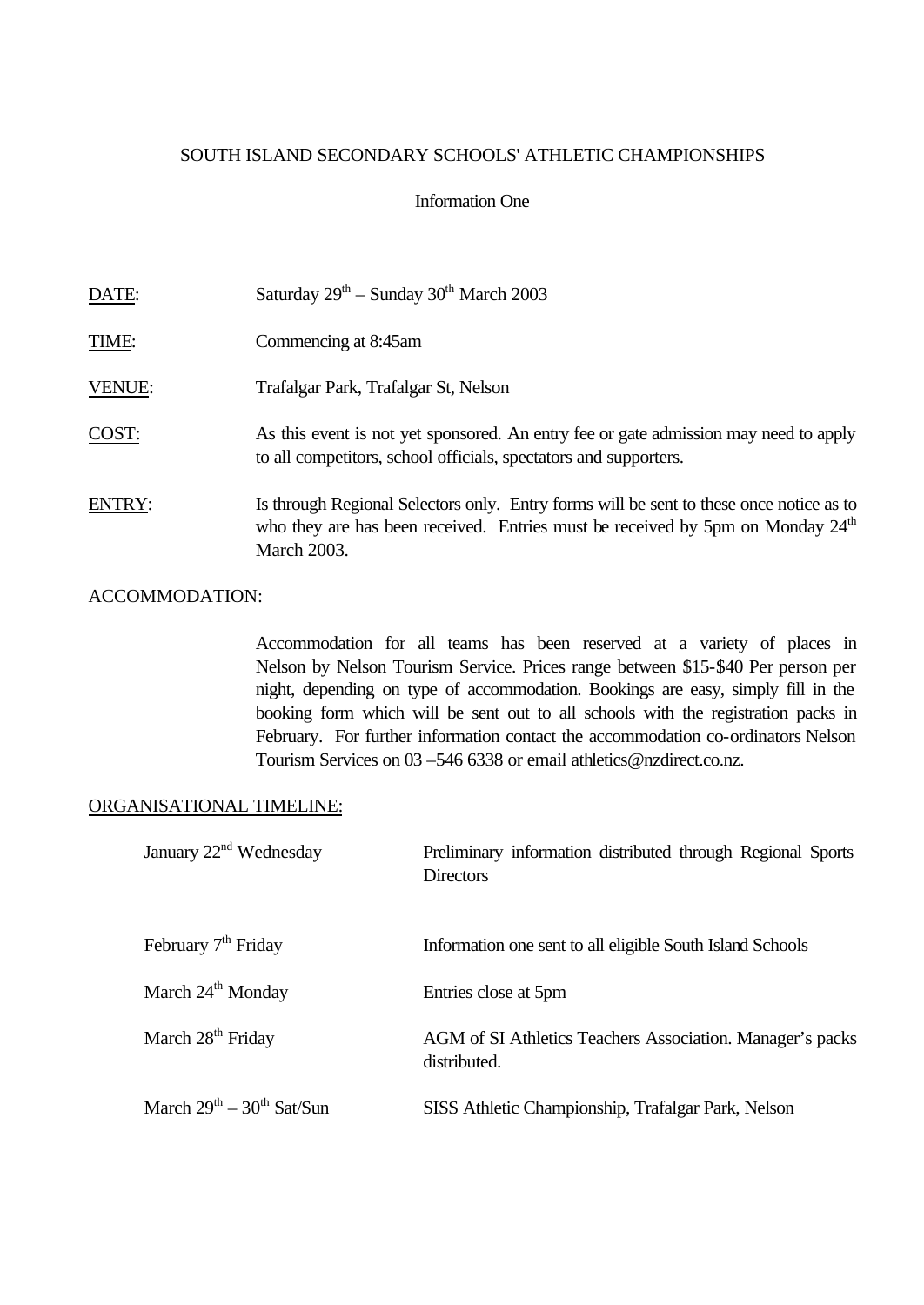### **This mailing includes:**

- 1 Notice of Managers Meeting & Annual General Meeting (Information packs available at this meeting)
- 2 Information for competitors (specifications & notes )
- 3 List of potential competing schools (with the 4 letter code and uniform) (If this information is incorrect, please fax corrected information to Westpac Tasman Sports Director, fax: 03546 3300. Email: rsd@nel.sporttasman.org.nz , PO Box 1302, Nelson.
- 4 Programme of events
- 5 Accommodation information
- 6 Athletes with Disabilities entry form
- 7 T-shirt order form

### **SCRATCHINGS**

As competitors qualify and are selected for this event, no scratchings from individual events once entered will be accepted (refer discussion at 1998 AGM). Regional selectors may substitute alternatives for competitors who are unable to compete for genuine reasons after having been selected. These must be advised to the Sports Director no later than 7.00pm Friday 28<sup>th</sup> March at the commencement of the Managers Meeting.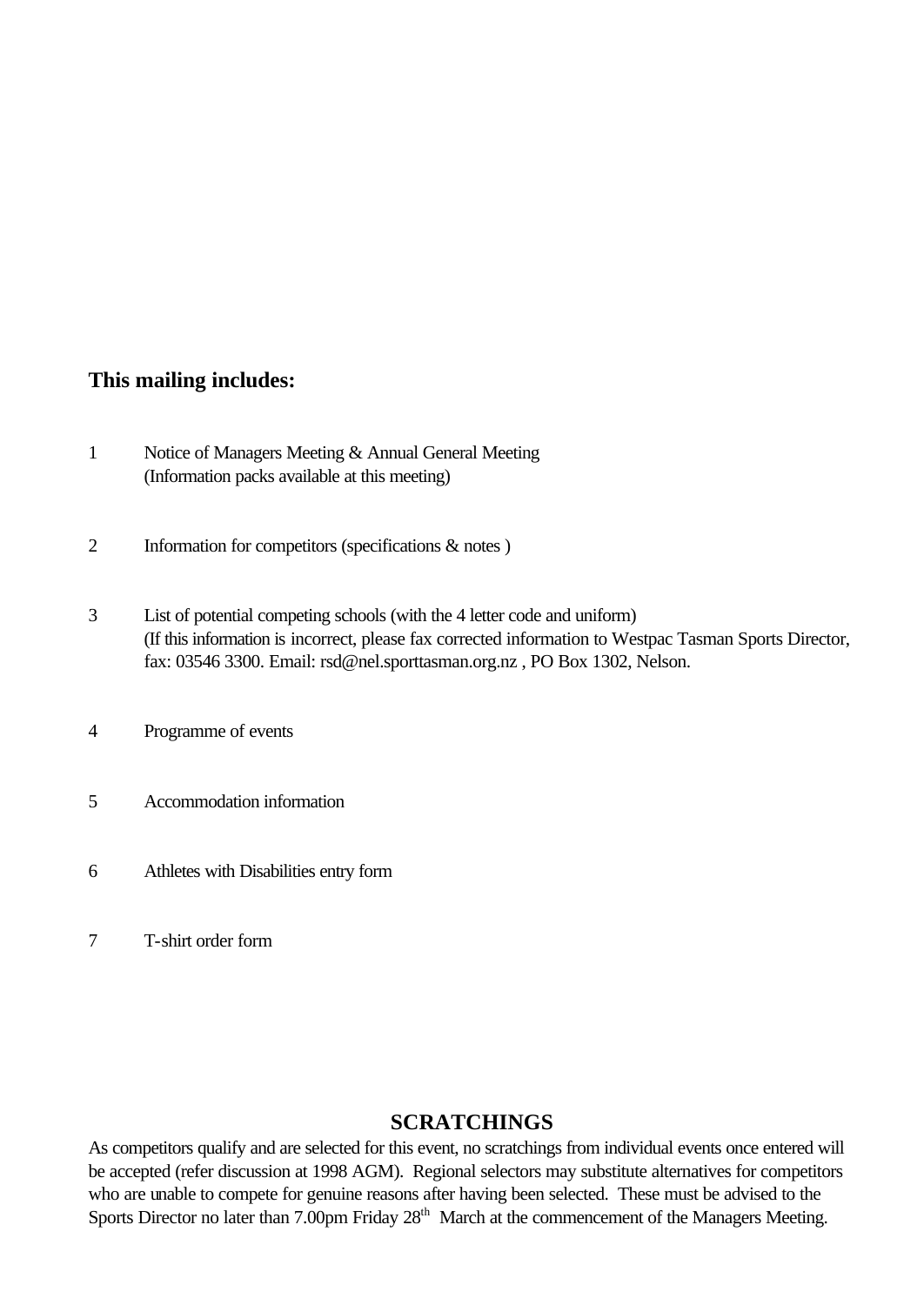Any competitor who withdraws from an event will automatically be disqualified from participation in all other events.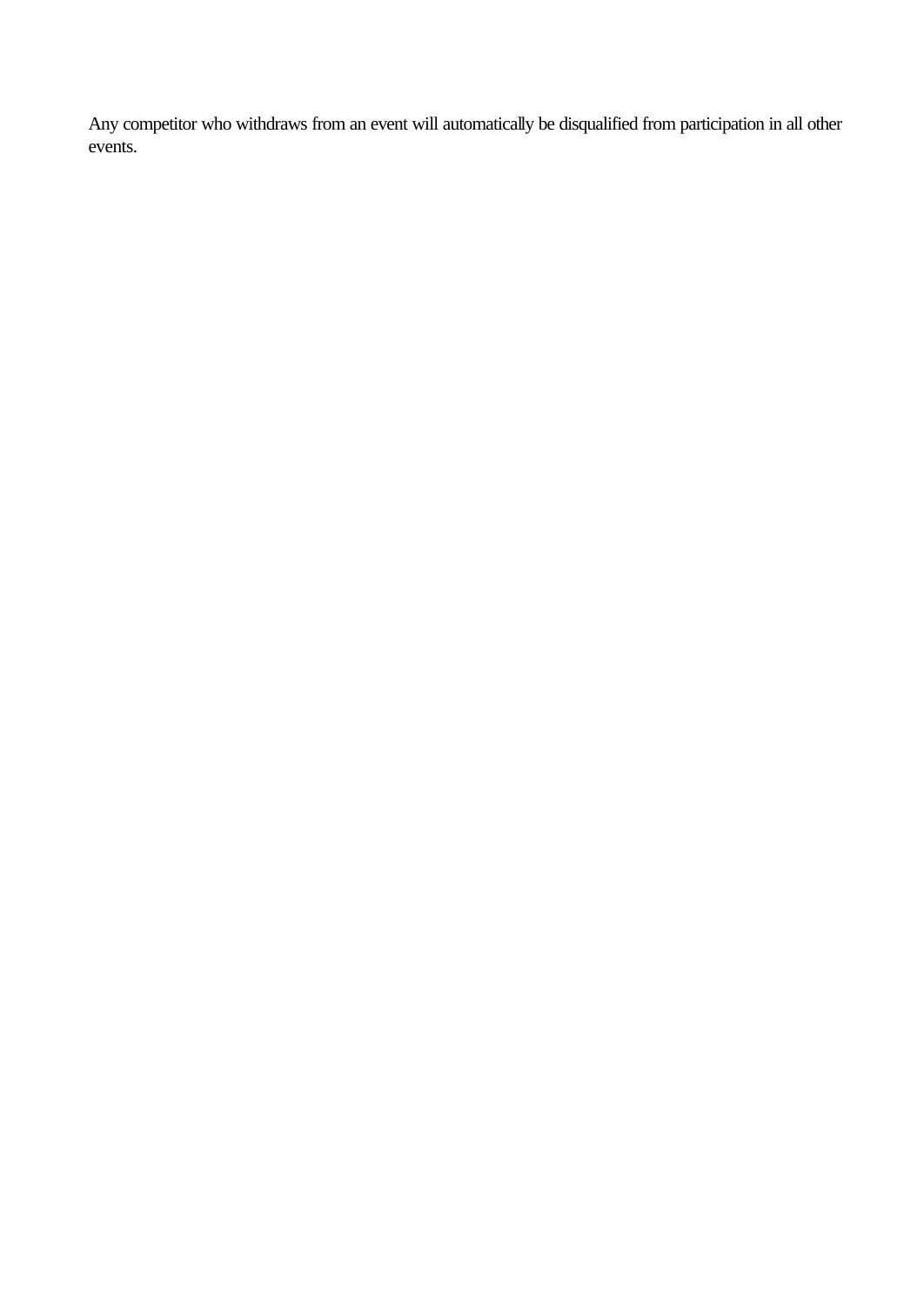## **SOUTH ISLAND SECONDARY SCHOOLS' ATHLETIC CHAMPIONSHIPS**

## **Notice of Managers Meeting & Annual General Meeting**

| <b>Date:</b>  |     | Friday 28th March 2003                                                  |  |  |  |
|---------------|-----|-------------------------------------------------------------------------|--|--|--|
| <u>Time</u> : |     | 7.00 pm Managers Meeting<br>7.30 pm Annual General Meeting              |  |  |  |
| Venue:        |     | Ocean Lodge, 20 Muritai St, Tahunanui, Nelson<br><b>Conference Room</b> |  |  |  |
|               | 1.  | <b>Roll Call</b>                                                        |  |  |  |
|               | 2.  | Minutes of the 2002 AGM                                                 |  |  |  |
|               | 3., | Correspondence                                                          |  |  |  |
|               | 4.  | Remits                                                                  |  |  |  |
|               | 5.  | 2004 Championships                                                      |  |  |  |
|               | 6.  | Financial                                                               |  |  |  |
|               | 7.  | Ratification of records 2000                                            |  |  |  |
|               | 8.  | Dates and Locations of Future Events and Future Sponsorship             |  |  |  |
|               | 9.  | <b>General Business</b>                                                 |  |  |  |

Any remits must be received by the WestpacTrust Tasman Sports Director no later than 17th March 2003 as they need to be circulated to schools beforehand. (Fx 03 546 3300, rsd@nel.sporttasman.org.nz, PO Box 1302, Nelson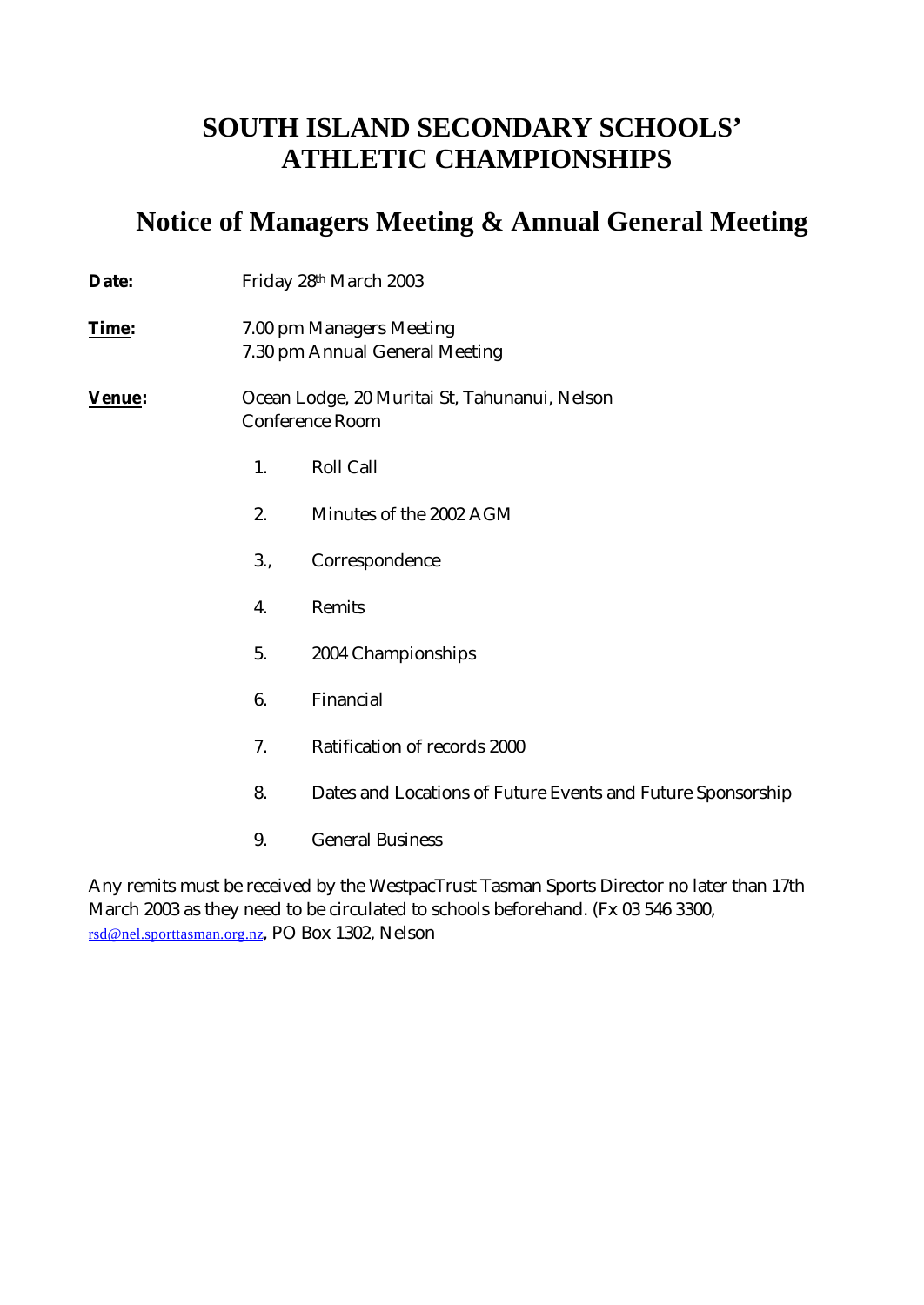# **INFORMATION TO COMPETITORS – Specifications**

| <b>HURDLES</b>        |                 |              |                    |                 |               |                  |
|-----------------------|-----------------|--------------|--------------------|-----------------|---------------|------------------|
| <b>AGE GROUP</b>      | <b>DIST</b>     | <b>FL'TS</b> | TO 1 <sup>ST</sup> | <b>SPACINGS</b> | <b>HEIGHT</b> | <b>TO FINISH</b> |
|                       |                 |              | <b>HURDLE</b>      |                 |               | <b>LINE</b>      |
| U19Boys               | 110m            | 10           | 13.72              | 9.14m           | 914mm         | 14.02            |
| U <sub>16</sub> Boys  | 100m            | 10           | 13.00              | 8.50            | 840mm         | 10.50            |
| U15 Boys              | 80 <sub>m</sub> | 8            | 12.00              | 8.00            | 840mm         | 12.00            |
| U14 Boys              | 80 <sub>m</sub> | 8            | 12.00              | 8.00            | 762mm         | 12.00            |
|                       |                 |              |                    |                 |               |                  |
| <b>Sen Girls</b>      | 100m            | 10           | 13.00              | 8.5             | 762mm         | 10.5             |
| U <sub>16</sub> Girls | 80 <sub>m</sub> | 8            | 12.00              | 8.00            | 762mm         | 12.00            |
| U15 Girls             | 80 <sub>m</sub> | 8            | 12.00              | 8.00            | 762mm         | 12.00            |
| U14 Girls             | 70 <sub>m</sub> | 8            | 11.00              | 7.00            | 762mm         | 10.00            |
| <b>Open Girls</b>     | 300m            | 7            | 50.00              | 35m             | 762mm         | 40 <sub>m</sub>  |
| Open Boys             | 300m            | 7            | 50.00              | 35m             | 840mm         | 40 <sub>m</sub>  |

| <b>FIELD EVENT IMPLEMENTS</b> |               |                    |               |                |                          |
|-------------------------------|---------------|--------------------|---------------|----------------|--------------------------|
| <b>AGE GROUP</b>              | <b>HAMMER</b> | <b>SHOT</b>        | <b>DISCUS</b> | <b>JAVELIN</b> | <b>HIGH JUMP</b>         |
|                               |               |                    |               |                | (starting height approx) |
| Open Boys                     | 5.00kg        |                    |               |                |                          |
| <b>Open Girls</b>             | 4.00kg        |                    |               |                |                          |
| Sen Boys                      |               | 5.00kg             | 1.5kg         | 700g           | 1.45m                    |
| U <sub>16</sub> Boys          |               | 5.00kg             | 1.25kg        | 700g           | 1.40m                    |
| U <sub>15</sub> Boys          |               | 5.00kg             | 1.25kg        | 700g           | 1.30m                    |
| U14 Boys                      |               | 4.00kg             | 1.00kg        | 600g           | 1.20m                    |
|                               |               |                    |               |                |                          |
| <b>Sen Girls</b>              |               | 4.00kg             | 1.00kg        | 600g           | 1.20m                    |
| U <sub>16</sub> Girls         |               | 3.25 <sub>kq</sub> | 1.00kg        | 600g           | 1.15m                    |
| U15 Girls                     |               | 3.25 <sub>kq</sub> | 1.00kg        | 600g           | 1.10m                    |
| U14 Girls                     |               | 3.25 <sub>kq</sub> | 1.00kg        | 600g           | 1.05m                    |

## **AGE GROUPING FOR BOTH BOYS& GIRLS ARE TAKEN AS AT 1ST JANUARY 2003**

### **TRACK ALLOCATIONS**

| <b>8 Competitors</b> |   | <b>16 Competitors</b> |   |
|----------------------|---|-----------------------|---|
| Aoraki               |   | Aoraki                | 3 |
| Canterbury           | 2 | Canterbury            | 5 |
| Otago/Southland      | 2 | Otago/Southland       | 5 |
| Tasman               |   | Tasman                | 2 |
| <b>West Coast</b>    |   | <b>West Coast</b>     |   |
| <b>Host Region</b>   |   |                       |   |

### **ENTRY INTO TRACK FINALS (up to 400m)**

| 8 competitors    | Straight into finals                                |
|------------------|-----------------------------------------------------|
| 9-16 competitors | 2 heats – first 3 in each heat and 2 fastest losers |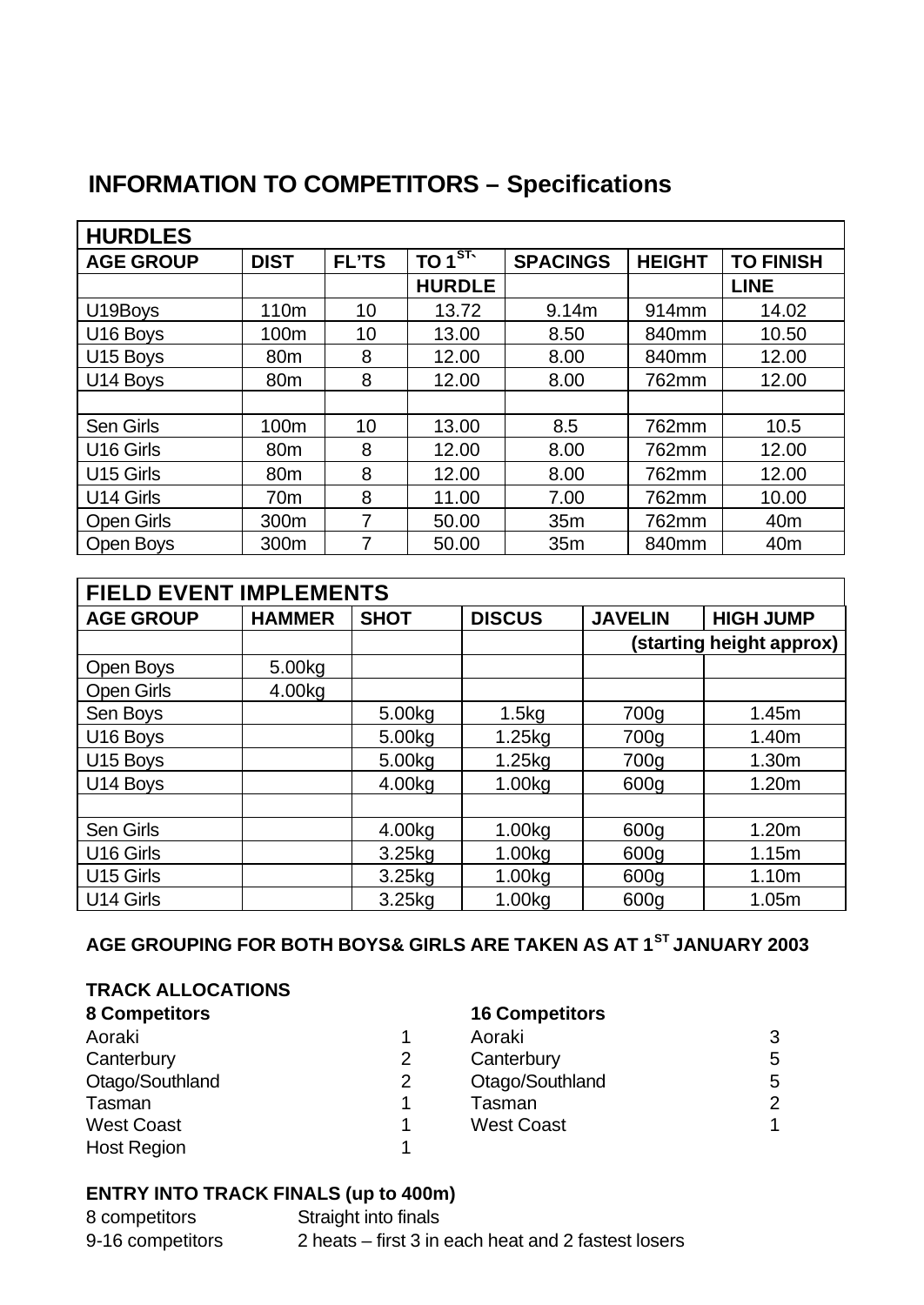## **LIST OF ELIGIBLE SCHOOLS**

Akaroa Area School AKAS White top, black trim, blue shorts Amuri Area School, Culverden **AMUR** White top, crest, black shorts Aparima College, Riverton APAR Green top, black shorts Ashburton College Ashburton College ASHB Red top, blue shorts Bayfield High School, Dunedin BAYF Gold top, green shorts Blue Mountain College, Tapanui BLUE Blue top, Boys: black shorts Canterbury Christian College CCCO Black, white, red Catlins Area School, Owaka CATL White top, blue shorts<br>Central Southland College, Winton CSLC Navy-blue top and sho Cheviot Area School CHEV White top with deer emblem Christchurch Adventist School CHAD Blue, Black, red, white Christchurch Boys' High School CBHS Dark blue top, gold lettering Christchurch Girls' High School CGHS White top, navy shorts Christ's College, Christchurch CHCO White top, white shorts<br>
Collingwood Area School COLL black, gold Collingwood Area School Craighead Diocesan School,Timaru CRAI Green shorts and top Dunstan High School, Alexandra East Otago H.S., Palmerston EAST Gold top, black shorts Ellesmere College, Leeston ELLE Blue top, navy shorts Garin College GARI Black, burgundy, gold Greymouth High School GREY Gold top, white shorts<br>
Haalev High School, Christchurch HAGL Red/black/white Hagley High School, Christchurch Hawarden Area School HAWA Red/blue Hillmorton High School, ChCh HLMT White top, gold shorts Hornby High School, ChCh HORN Gold top & shorts, blue trim Inangahua College INAN Red top, black shorts John McClashan College, Dunedin John Paul II High School, Greymouth JPHS Blue top, white shorts Kaiapoi High School **KAIA** Gold top, blue shorts<br>
Kaikorai Valley College **KVLY** Red top, green shorts Kaikorai Valley College KVLY Red top, green shorts Kaikoura High School KKOR Gold top, blue shorts Karamea Area School KRMA Yellow and green top Kavanagh College **KAVA** Blue/cardinal/white Lawrence Area School **LAWR** White top, blue shorts Lincoln High School LINC White top, red shorts Logan Park High School, Dunedin LOGA Maroon top, white shorts Mackenzie College, Fairlie MACK Green top, black shorts Mairehau High School, Christchurch MAIR Red - white top, black shorts Maniototo Area School, Ranfurly MANI White top and shorts

Aranui High School, Christchurch ARAN Royal blue singlet, dark blue trim Avonside Girls' High School, ChCh AVSG Green singlet, white trim, black shorts Girls: green shorts Buller High School BULL Red, white & blue top, black shorts Burnside High School, ChCh BURN White singlet, green band, crest and green shorts Cashmere High School, ChCh CASH Gold top, maroon trim, maroon shorts<br>Cathedral College, ChCh CATH Navy singlet, black shorts CATH Navy singlet, black shorts CSLC Navy-blue top and shorts, red trim Columba Girls' College, Dunedin COLU White, navy trim singlet, blue shorts Cromwell College CROM Blue top, Boys: white shorts, Girls: blue shorts Darfield High School **DARF** Maroon top and shorts with blue trim<br>DUNS Yellow top, red shorts Fiordland College, Te Anau FIOR Green top with crest, Boys: white shorts, Girls: green shorts Geraldine High School GERA Black top with red trim, red or black shorts Golden Bay High School, Takaka GOLD Green, gold & white top, green shorts Gore High School GORE Blue top, Boys: gold shorts, Girls: blue shorts James Hargest H S, Invercargill JHAR Gold top, black trim, black shorts<br>John McClashan College, Dunedin JMCG Red top, blue shorts King's High School, Dunedin KHSD Light blue top, dark blue shorts Kurow Area School **KURO** White top, (girls) red shorts, (boys) white shorts Linwood High School, Christchurch LINW Red singlet with green band, black shorts Marian College, Christchurch MARN Red top, navy trim; navy shorts, red trim